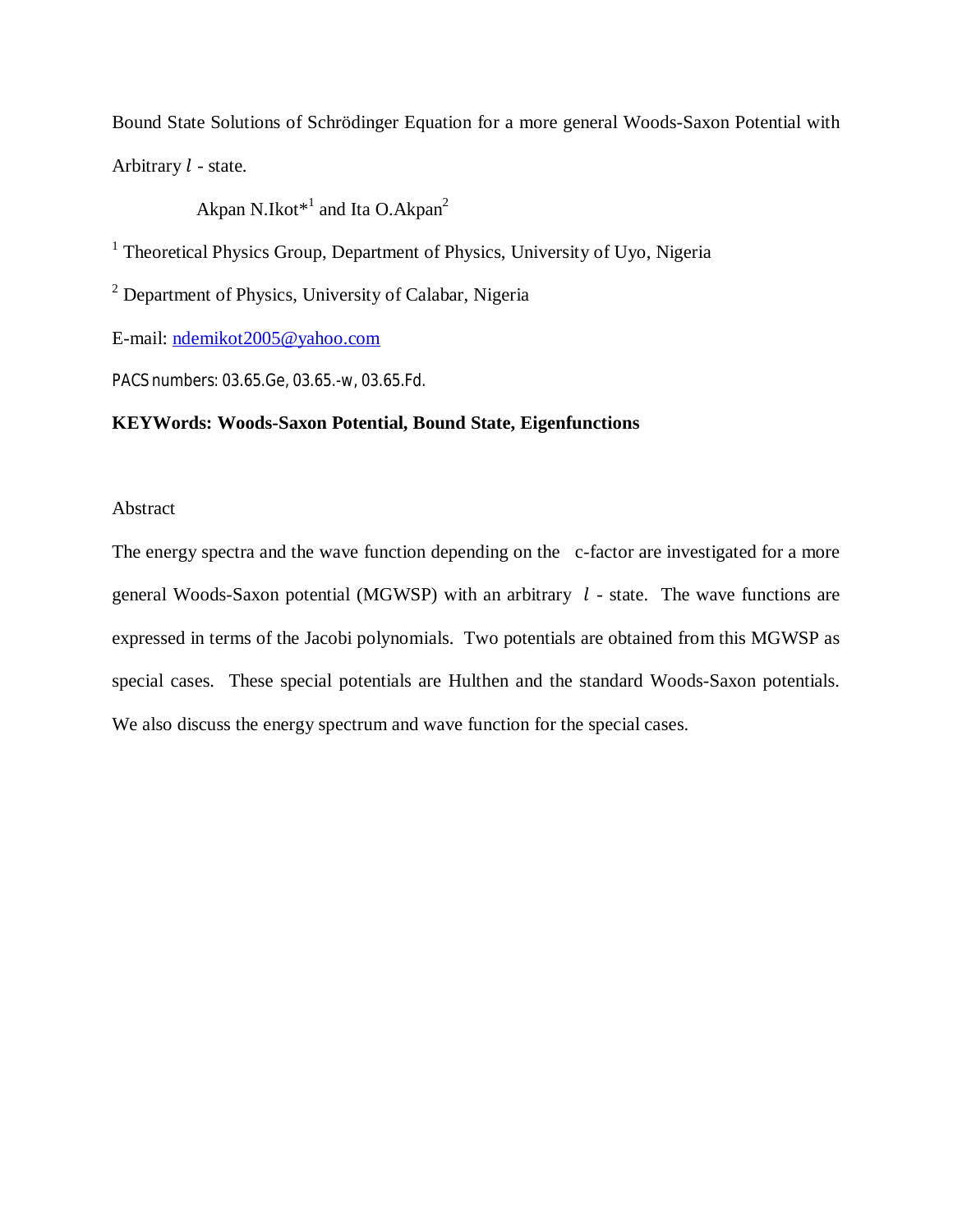### 1 .**Introduction**

In recent times different methods have been adopted for the solution of Schrödinger equation (SE) with various potentials [1-5] such methods include numerical and analytical techniques [6- 7], suppersymmetry (SUSSY) [8], Pekevis approximation [9] and the Nikiforov-Uvarov method [10]. An exact solution of the SE is of high importance in non-relativistic quantum mechanics.

However, there are very few potentials for which the radial SE can be solved exactly for all n and  $l$  – values. Levai and Williams in their paper developed a simple method for constructing potential for which the SE can be solved exactly in terms of special functions [11]. The exact solutions of SE for the Woods-Saxon potential(WSP)[12] cannot be solved exactly for  $l \neq 0$ , though Flugge [13] gave an exact expression for the wave function but uses graphical method to obtain the energy eigen values for  $l = 0$  [14].

The WSP is one of the short-range potentials well-known in Physics and plays a vital role in nuclear and particle Physics, atomic Physics, condensed matter and chemical Physics [15].

In this paper, we attempt to solve the radial SE for this more general Woods-Saxon potential (MGWSP) using the Nikiforov-Uvarov method and obtain the wave function and the corresponding eigenvalues for arbitrary  $l$  – states and then deduce some well-known potentials from our results.

#### **2. Review of Nikiforov-Uvarov method**

The standard form of the Nikiforov-Uvarov method equation is written as [10]

$$
\psi''(s) + \frac{\bar{\tau}(s)}{\sigma(s)} \psi'(s) + \frac{\bar{\sigma}(s)}{\sigma^2(s)} \psi(s) = 0 \qquad (1)
$$

where  $\sigma(s)$  and  $\bar{\sigma}(s)$  are polynomial, of the second degree at most and  $\bar{\tau}(s)$  is a first degree polynomials. Thus, from equation (1), the Schrödinger equation and the Schrodinger like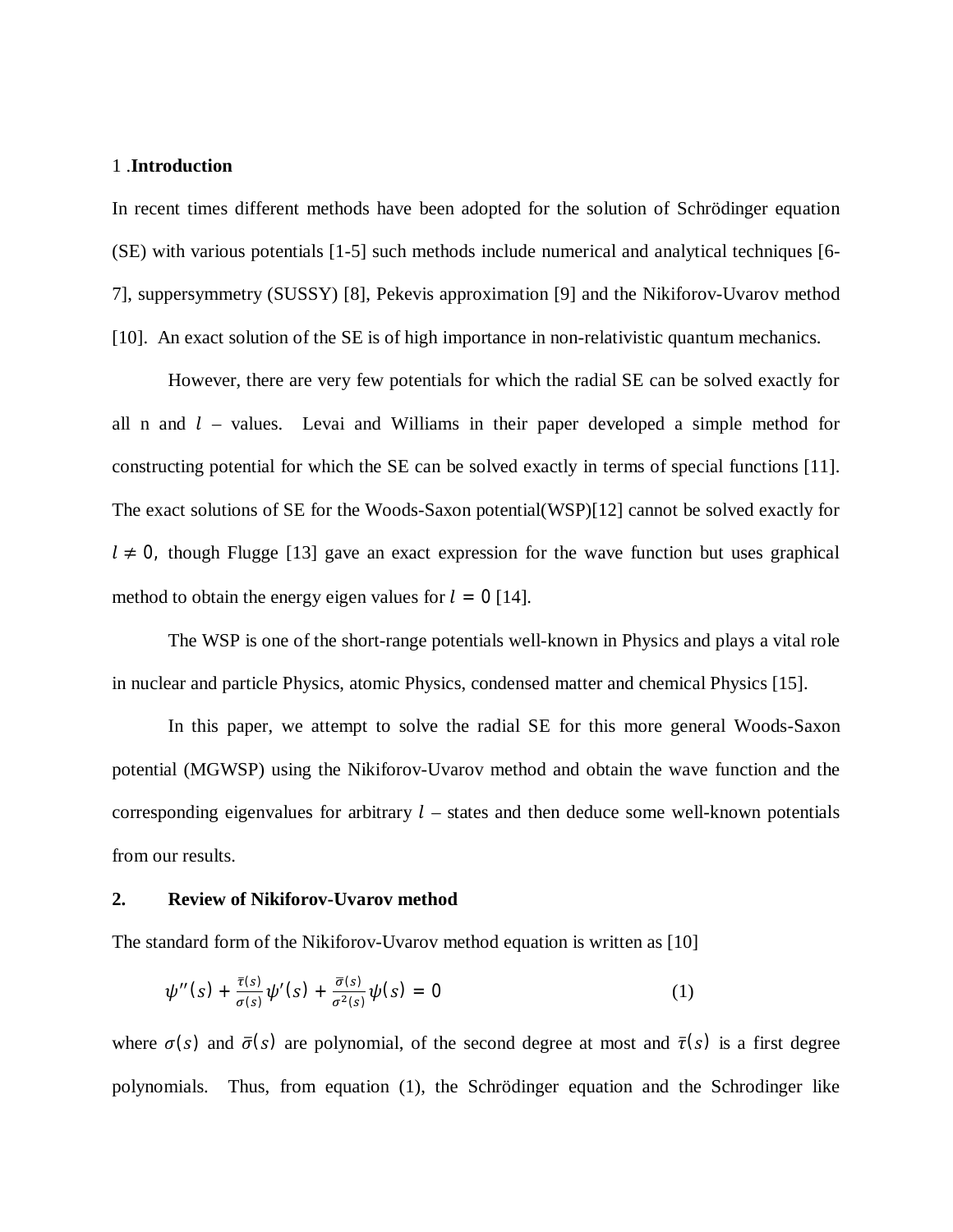equations can be solved analytically by means of the special potentials with this method. Hence, in order to obtain the particular solution of equation (1), one can use the transformation for the wave function as

$$
\psi(s) = \varphi(s)\chi_n(s) \tag{2}
$$

This reduces equation (1) to an equation of hypergeometric type as

$$
\sigma(s)\chi_n''(s) + \bar{\tau}(s)\chi_n'(s) + \lambda\chi_n(s) = 0 \tag{3}
$$

and  $\varphi(s)$  is defined as a logarithmic derivative in the form

$$
\frac{\varphi'}{\varphi(s)} = \frac{\pi(s)}{\sigma(s)}\tag{4}
$$

The function  $\pi(s)$  and the parameter  $\lambda(s)$  required for the Nikiforov-Uvarov method

$$
\pi(s) = \frac{\sigma' - \overline{\tau}(s)}{2} \pm \sqrt{\left(\frac{\sigma' - \overline{\tau}}{2}\right)^2 - \overline{\sigma}(s) + k\sigma(s)}
$$
(5)  

$$
\lambda(s) = k + \pi'(s)
$$
(6)

Conversely, in order to find the values of k in equation (5), then the expression under the square root most be the square of the polynomials.

Consequently, the eigenvalue equation for the Schrödinger equation becomes,

$$
\lambda_n = -n\tau'(s) - \frac{n(n-1)}{2}\sigma''(s) \tag{7}
$$

where

$$
\tau(s) = \bar{\tau}(s) + 2\pi(s) \tag{8}
$$

and its derivative is negative. The other wave function can be determine using the Rodriques Relation

### **3. Bound State solution of the Radial Schrödinger Equation with MGWSP.**

The standard Wood-Saxon potential is defined as [16]

$$
V(r) = \frac{V_0}{\left[1 + exp\left(\frac{r - R_0}{a}\right)\right]}, \, a \ll R_0 \tag{9}
$$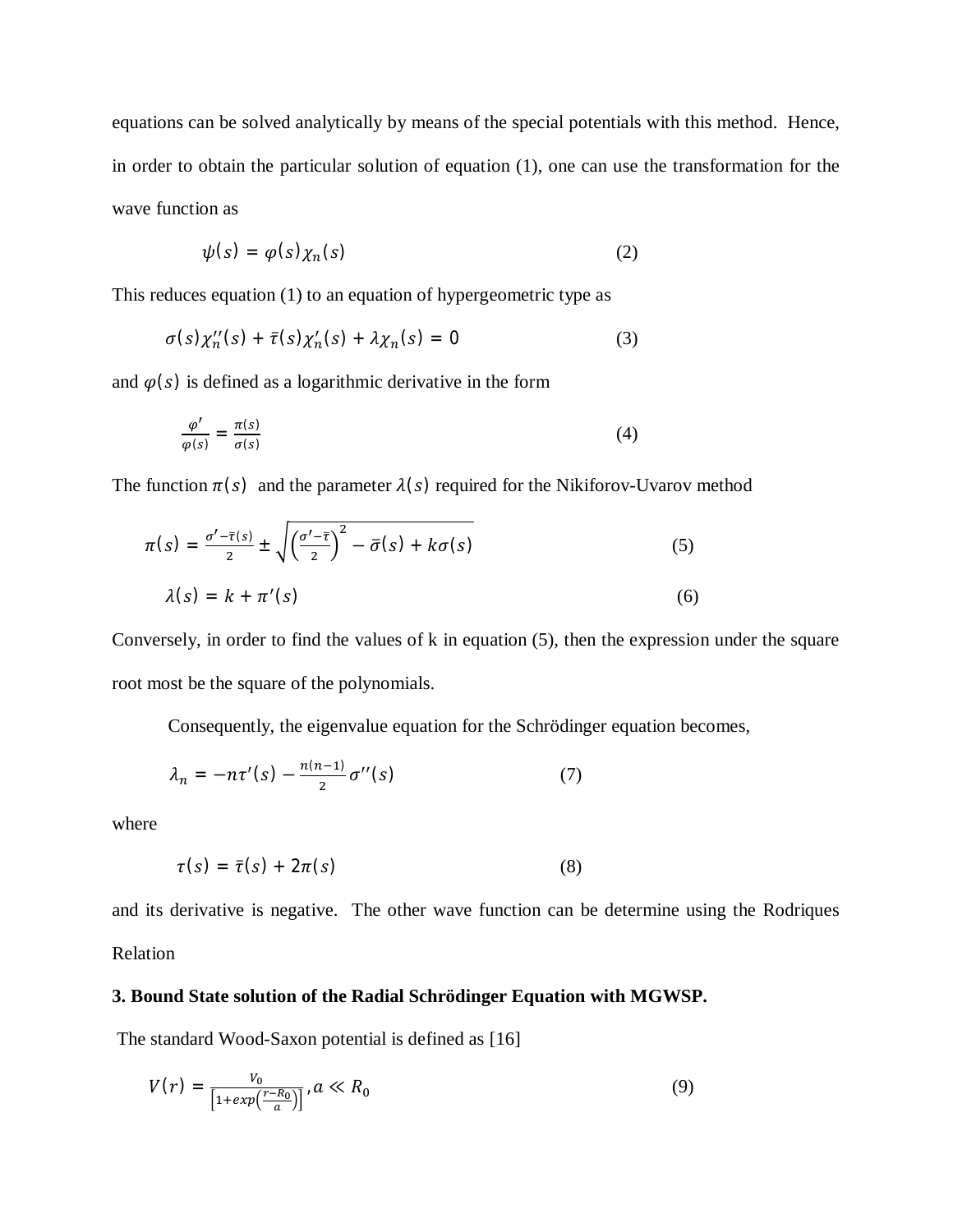The Schrödinger equation for the potential  $V(r)$  is of the form [16]

$$
\left(\frac{-\hbar^2}{2m}\nabla^2 + V(r)\right)\psi(r) = E\psi(r),\tag{10}
$$

where  $\psi(r)$  is the wave function, E is the energy eigenvalues,  $\hbar$  is the Planck Constant, m is the mass and  $\nabla^2$  is the Laplacian operator. The radial Schrödinger equation [17] of equation (10) with Woods-Saxon potential is given by

$$
\frac{d^2\psi(r)}{dr^2} + \frac{2m}{\hbar^2} \left[ E + \frac{V_0}{\left[1 + exp(2\alpha(r - R_0))\right]} \right] \psi(r) + \frac{l(l+1)}{r^2} \psi(r) = 0 \tag{11}
$$

where *l* is the angular momentum quantum number and  $\alpha = \frac{1}{2a}$ . Writing the wave function  $\psi(r) = \frac{R(r)}{r}$  $\gamma_r$  reduces equation (11) into the form

$$
\frac{d^2R(r)}{dr^2} + \left[E + \frac{V_0}{(1 + e^{2\alpha(r - R_0)})} - \frac{l(l+1)\hbar^2}{2\mu r^2}\right]R(r) = 0\tag{12}
$$

Equation (12) can be expressed in terms of the effective potential as

$$
\frac{d^2R(r)}{dr^2} + \frac{2m}{\hbar^2} \left[ E - V_{eff}(r) \right] R(r) = 0 \tag{13}
$$

where the effective potential  $V_{eff}(r)$  is defined as

$$
V_{eff}(r) = V(r) + \frac{l(l+1)\hbar^2}{2\mu r^2} \tag{14}
$$

where the second term corresponds to the centrifugal term.

Following the new improved approximation scheme [18] for the centrifugal term, we expressed the effective potential as

$$
V_{eff}(r) = V(r) + \frac{2l(l+1)\hbar^2}{\mu\alpha^2} \frac{e^{-2\alpha r}}{(1 - e^{-2\alpha r})^2}
$$
(15)

Taking a new co-ordinate

$$
s = c\big(\exp(2\alpha r - 1)\big) \tag{16}
$$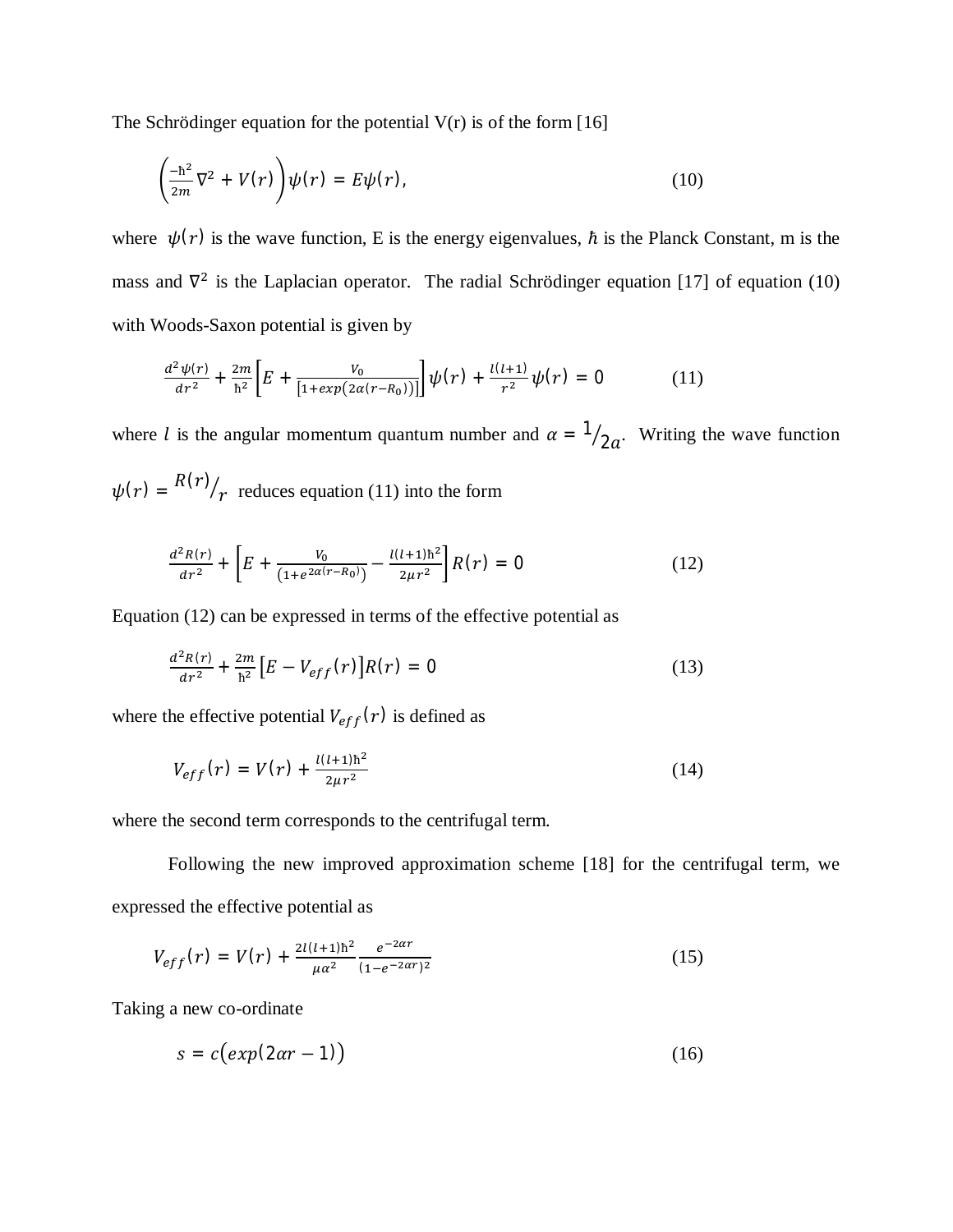where  $c = \exp(-2\alpha R_0)$  and it is the c-factor that characterized the behavior of the potential as will be seen latter. Equation (16) transforms equation (13) into the form

$$
(c+s)^2 \frac{d^2 R}{ds^2} + (c+s) \frac{dR}{ds} + \frac{4m}{\hbar^2 \alpha^2} \Big[ E + \frac{V_0}{(c+1+s)} - \delta_0 - \frac{\delta_0 (c+s)^2}{s^2} \Big] R(s) = 0, \quad (17)
$$

where  $\delta_0 = \frac{2\hbar^2 l(l+1)}{l l \sigma^2}$  $rac{\mu(\mathcal{L}+1)}{\mu \alpha^2}$ .

Simplifying equation (17) yields

$$
\frac{d^2R}{ds^2} + \frac{s}{s(c+s)}\frac{dR}{ds} + \frac{1}{s^2(c+s)^2} \left[ \left( \varepsilon^2 + \gamma^2 + \xi_1^2 - \xi_4^2 \right) s^2 \right. \left. + \left( \beta^2 + \xi_3^2 \right) s + \xi_2^2 \right] R(s) = 0 \tag{18}
$$

where the following dimensionless parameters have been used in obtaining equation (18);

$$
\varepsilon^{2} = \frac{-mE}{2\hbar^{2}\alpha^{2}}, \ \beta^{2} = \frac{mV_{0}}{2\hbar^{2}\alpha^{2}(1+c)}, \ \gamma^{2} = \frac{mV_{0}}{2\alpha^{2}\hbar^{2}(1+c)^{2}}, \ \xi_{1}^{2} = \frac{m\delta_{0}}{2\hbar^{2}\alpha^{2}},
$$

$$
\xi_{2}^{2} = \frac{mc^{2}\delta_{0}}{2\hbar^{2}\alpha^{2}}, \ \xi_{3}^{2} = \frac{mc\delta_{0}}{\hbar^{2}\alpha^{2}}, \ \xi_{4}^{2} = \frac{m}{2\hbar^{2}\alpha^{2}}.
$$
(19)

It is pertinent at this point to note that in obtaining equation (18), we have Taylor expanded the term  $(c + 1 + s)^{-1}$  up to second order, using the expression [17]

$$
\frac{1}{c+1+s} = \frac{1}{(c+1)} \sum_{k=1}^{\infty} \frac{(-1)^k s^k}{(c+1)^k}
$$
(20)

Now comparing equation (18) with equation (1), we obtain the following polynomials:

$$
\bar{\tau} = s, \; \sigma(s) = s(c+s), \quad \bar{\sigma}(s) = -as^2 + bs + d \qquad , \tag{21}
$$

where

$$
a = (\varepsilon^2 + \gamma^2 + \xi_1^2 + \xi_4^2),
$$
  
\n
$$
b = (\beta^2 + \xi_3^2)
$$
  
\n
$$
c = \xi_2^2
$$
 (22)

In the NU-method, the new  $\pi(s)$  is defined as

$$
\pi(s) = \frac{c+s}{2} \pm \frac{1}{2} \sqrt{(4k - b_1)s^2 + (b_2 + 4kc)s + b_3}
$$
 (23)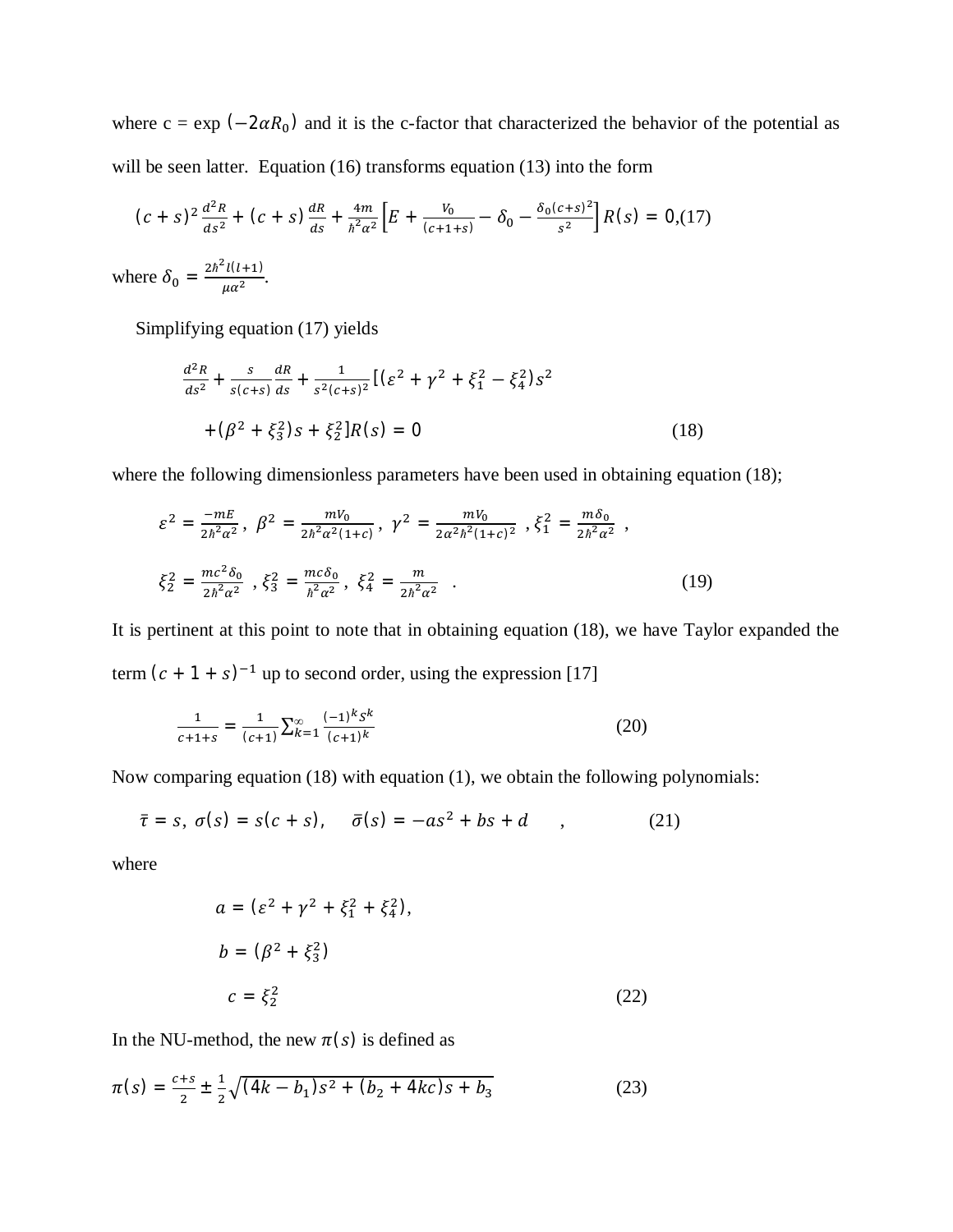where  $b_1 = -4a + 1$ ,  $b_2 = 2c - 4b$  and  $b_3 = c^2 - 4d$ .

The discriminant in the expression under the square root has to be zero. Thus, the expression becomes the square of a polynomial of first degree,

$$
16c^2k^2 + (8b_2c - 16b_2)k + 4y_1b_2 + y_2^2 = 0
$$
 (24)

When we imposed the basic requirement with respect to the constant k, its double are obtained as

$$
k_{\pm} = \frac{b_2(2-c)}{4c^2} \pm \frac{1}{2c^2} \sqrt{b_2((1-c)b_2 + b_1c^2)}
$$
(25)

Substituting  $k<sub>mp</sub>$  into Eq. (23), the following possible solutions are obtained for  $\pi(s)$ 

$$
\pi(s) = \frac{c+s}{2} \pm \frac{1}{2c^2} \begin{cases} \sqrt{y_2}s - \sqrt{(1-c)y_2 + b_1c^2}, \text{for } k = \frac{b_2(2-c)}{4c^2} - \frac{1}{2c^2} \sqrt{b_2(1-c)y_2 + b_1c^2} \\ \sqrt{y_2}s - \sqrt{(1-c)y_2 + b_1c^2}, \text{for } k = \frac{b_2(2-c)}{4c^2} + \frac{1}{2c^2} \sqrt{b_2(1-c)y_2 + b_1c^2} \end{cases} (26)
$$

For the polynomial of  $\tau = \bar{\tau} + 2\pi$  which has a negative derivative, we select,

$$
k(s) = \frac{b_2(2-c)}{4c^2} \pm \frac{1}{2c^2} \sqrt{b_2((1-c)b_2 + b_1c^2)}
$$
(27)

$$
\pi(s) = \frac{c+2}{2} - \frac{1}{2c^2} \left( \sqrt{\eta_2} s - \sqrt{(1-c)\eta_2 + b_1 c^2} \right)
$$
\n(28)

Therefore, with this selection and using  $\lambda = k + \pi'$ , we obtain the  $\tau$  and  $\lambda$  values as

$$
\tau(s) = \left(\frac{-\sqrt{b_2}}{c^2} + c + 2\right)s + \frac{2}{c^2}\sqrt{(1-c)b_2 + b_1c^2} \tag{29}
$$

$$
\lambda = \frac{n_2(2-c)}{4c^2} - \frac{1}{2c^2} \sqrt{n_2(1-c)b_2 + b_1c^2} + \frac{c}{2} - \frac{b_2}{2c^2}
$$
(30)

Now using Eq. (7), we have

$$
\lambda_n = \frac{n\sqrt{n_2}}{c^2} - c - 2 - n(n-1) \tag{31}
$$

Comparing Eqs. (30) and (31), we obtain the exact energy eigenvalues as

$$
E_n = 1 + \delta_0 + \frac{v_0}{(1+c)^2} - \frac{1}{2} \left( \frac{\hbar^2 \alpha^2}{m} \right) - \frac{1}{4} \left( \frac{2\hbar \alpha}{m} \right)^2 \left[ 2c - \frac{4m}{\hbar^2 \alpha^2} \left( \frac{v_0}{1+c} + c \delta_0 \right) \right] (c-1)
$$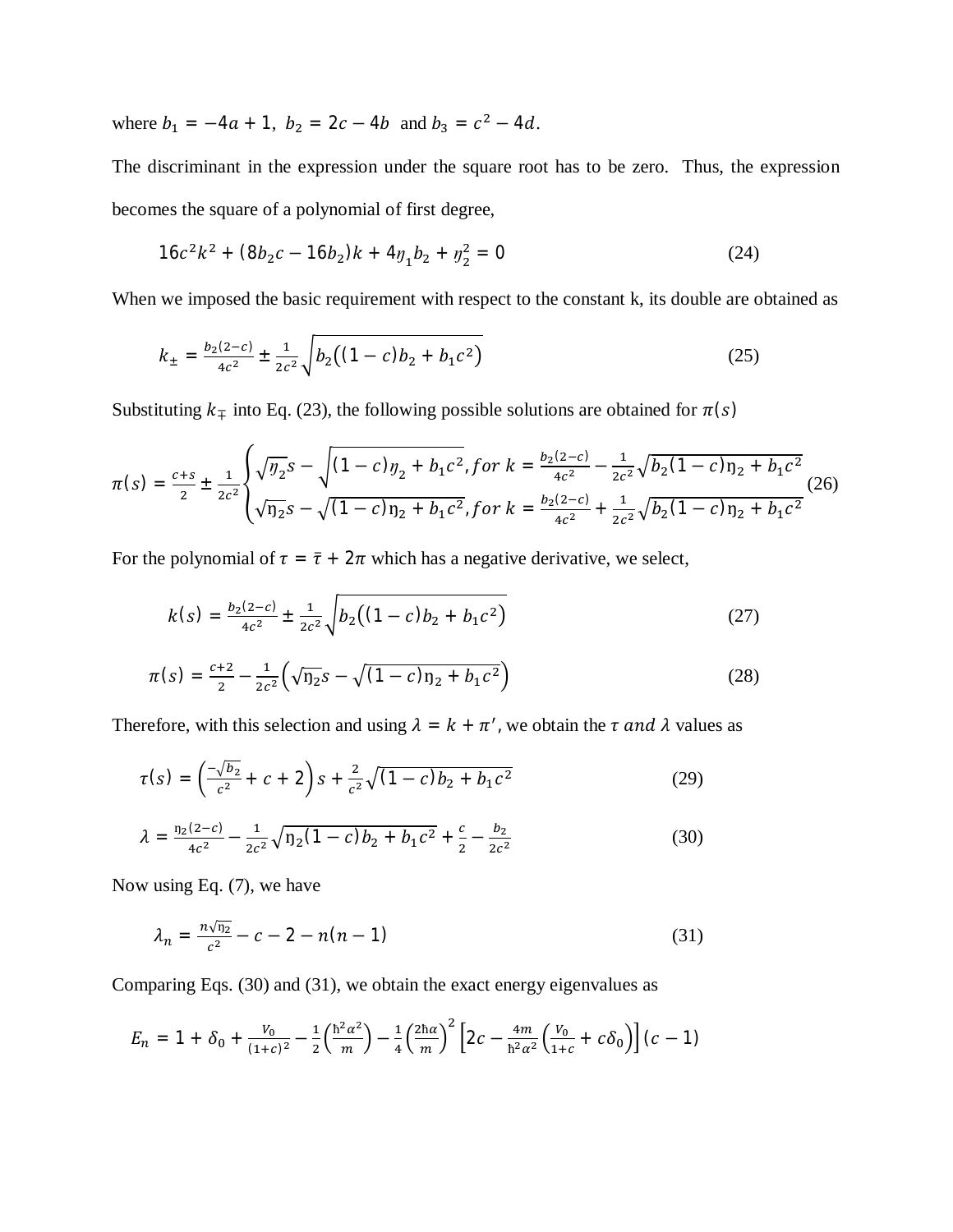$$
-\frac{2\hbar^2 \alpha^2}{m} \left[ \frac{2n}{n\sqrt{2c - \frac{2m}{\hbar^2 \alpha^2} \left( \frac{V_0}{1 + c} + c \delta_0 \right)}} + \frac{4 + c - 3n(n-1)}{2[2c - \frac{2m}{\hbar^2 \alpha^2} \left( \frac{V_0}{1 + c} + c \delta_0 \right)]} - \frac{1}{c} \right]^2, \text{for } c \gg 1 \tag{32}
$$

Equation (32) is the energy spectrum for the Schrödinger equation with the MGWSP. However, Eq. (32) can be rewritten for a case  $c \ll 1$  as,

$$
E_n = 1 + \delta_0 - \frac{1}{2} \left( \frac{\hbar^2 \alpha^2}{m} \right) + V_0 (1 - 2c)
$$
  
+ 
$$
\frac{1}{4m} (\hbar \alpha)^2 \left[ 2c - \frac{2m}{\hbar^2 \alpha^2} (V_0 (1 - c) + 2\delta_0 c) \right] (c - 1)
$$
  
- 
$$
\frac{2\hbar^2 \alpha^2}{m} \left[ \frac{2n}{c \sqrt{2c - \frac{2m}{\hbar^2 \alpha^2} (V_0 (1 - c) + c\delta_0)}} + \frac{4 + c - 3n(n - 1)}{2 \left[ 2c - \frac{2m}{\hbar^2 \alpha^2} (V_0 (1 - c) + c\delta_0) \right]} - \frac{1}{c} \right]
$$
(33)

In other to find the wave function we first evaluate for the weight function from Eq. (18) as

$$
\rho(s) = s^{(c-v)}(c+s)^{\frac{(v-\mu c)}{c^2}} \tag{34}
$$
  
Where  $\mu = \left(-\frac{\sqrt{\eta_2}}{c^2} + c + 2\right)$  and  $v = \frac{2}{c^2}\sqrt{(1-c)\eta_2 + \eta_1 + c^2}$ 

Now using the Rodrique relation of Eq. (18b)

$$
\chi_n(s) = N_n s^{-\left(\frac{c-\nu}{c}\right)} (c+s)^{\left(\frac{\nu-\mu c}{c^2}\right)} \frac{d^n}{ds^n} \left[ s^{\left(n+\frac{c-\nu}{c}\right)} (c+s)^{\left(n+\frac{\nu-\mu c}{c^2}\right)} \right]
$$
(35)

where  $N_n$  is the normalization constant. The other wave function is obtain from Eq. (4) as

$$
\varphi(s) = s^{\left(\frac{c-2\nu}{2c}\right)}(c+s)^{\left(\frac{\sqrt{\eta_2}+2\nu}{2c^2}\right)}\tag{36}
$$

Therefore, radial wave function of the Schrödinger equation with the MGWSP can be written as

$$
R(s) = \varphi(s)\chi_n
$$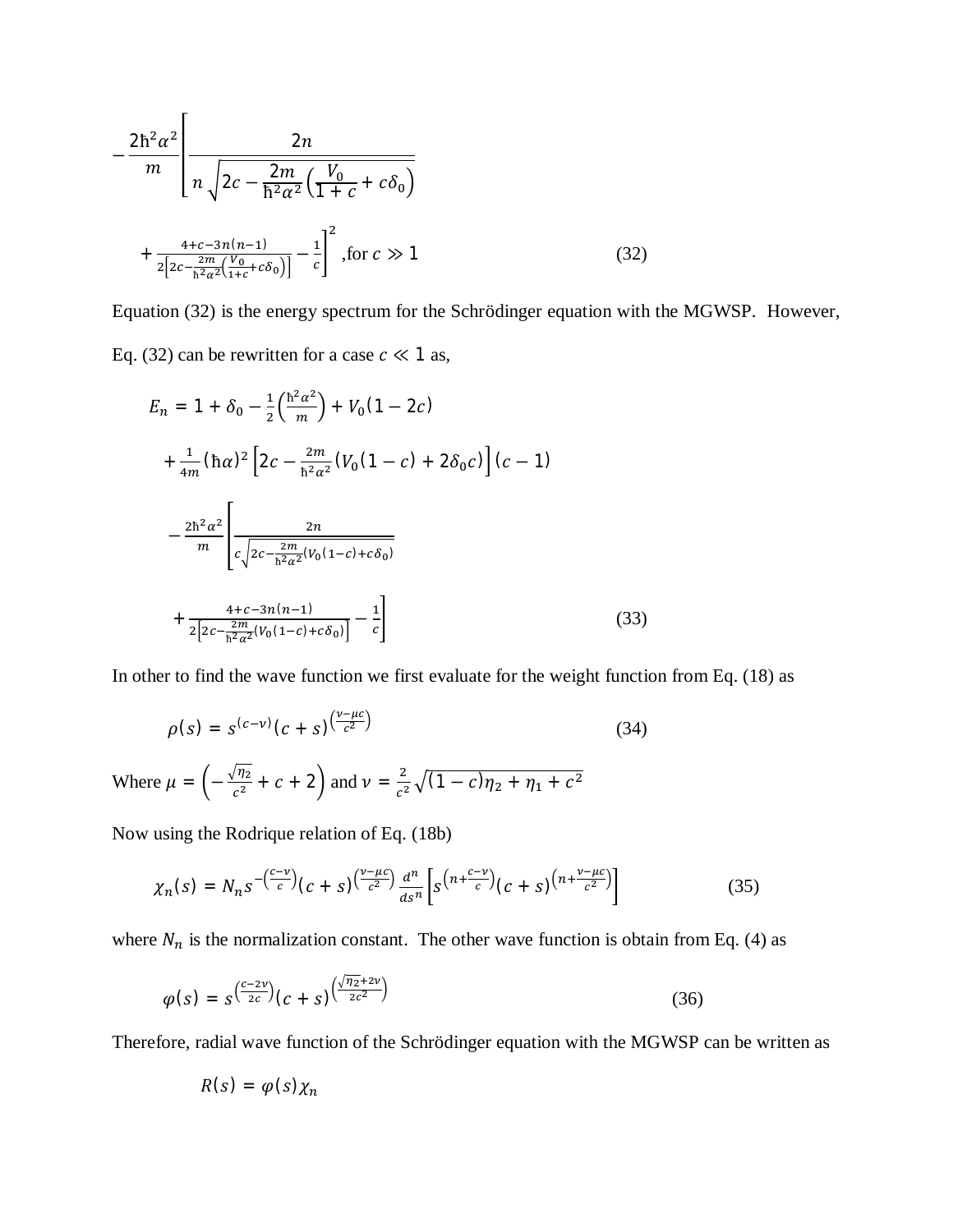$$
= C_n s^{A/2} (c+s)^{\frac{\mu}{c}+B-\sqrt{\eta_2}} \frac{d^n}{ds^n} \Big[ S^{n+A/2} (c+s)^{n+B-\mu c} \Big] \tag{37}
$$

where  $A = \frac{2\mu}{g}$  $c-1$  $Z_{c-1}$  and  $B = 2\nu_{c^2}$ . The Wave function can be express in terms of Jacobi

polynomials as

$$
R(s) = C_n s^{A/2} (c+s)^{B-\sqrt{\eta_2}} P_n^{(A/2,B)}(s)
$$
\n(38)

where  $N_n$  is the new normalization constant and obey the normalization condition,  $\int_{-1}^{1} (R(s))^2 ds = 1$  $\int_{-1}^{1} (R(s))^2 ds = 1$ .

Finally, we write the total radial wave function as

$$
R(r) = \frac{1}{r} \left[ c \left( exp(2\alpha r) - 1 \right) \right]^{A/2} \left[ c \left( exp(2\alpha r) \right) \right]^{B - \sqrt{\eta_2}} P_n^{\left( A/2, B \right)}(r) \,. \tag{39}
$$

### **4. Results and Discussion**

In the Schrödinger equation with a MGWSP, we obtained two energy spectra ( $c \ll 1$  and  $c \geq 1$ ), and unnormalized wave function expressed in terms of Jacobi polynomials. Two special potentials are deduced:

# **4.1 Hulthen Potential.**

The Hulthen potential [19] is obtained from the MGWSP by setting  $c = -1$  and the corresponding energy eigenvalues and the wavefunction are obtained from Eq.(33) and Eq.(39) as

$$
E_n = 1 + \delta_0 - \frac{1}{2} \left( \frac{\hbar^2 \alpha^2}{m} \right) + 3V_0
$$
  

$$
- \frac{1}{2m} (\hbar \alpha)^2 \left[ -2 - \frac{4m}{\hbar^2 \alpha^2} (V_0 - \delta_0) \right]
$$
  

$$
+ \frac{2\hbar^2 \alpha^2}{m} \left[ \frac{2n}{\sqrt{-2 - \frac{2m}{\hbar^2 \alpha^2} (2V_0 - \delta_0)}} \right]
$$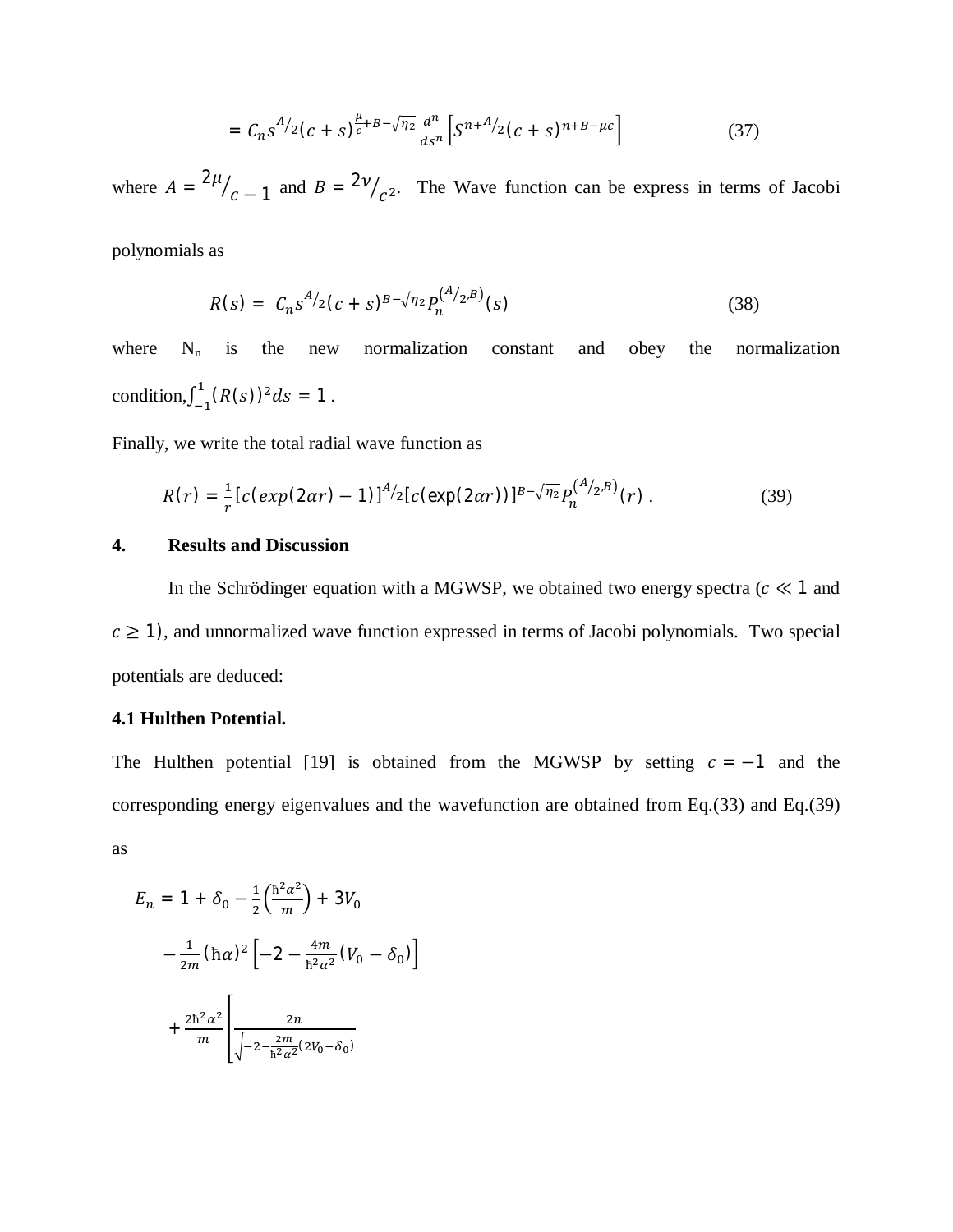$$
+\frac{3(1-n(n-1))}{2\left[-2-\frac{2m}{h^2\alpha^2}(2V_0-\delta_0)\right]}+1\qquad ,\qquad (40)
$$

and

$$
R(r) = \frac{1}{r} \left[ 1 + \left( exp(2\alpha r) \right) \right]^{A/2} \left[ \left( exp(2\alpha r) \right) \right]^{B - \sqrt{n_2}} P_n^{(A/2, B)}(r) , \tag{41}
$$

respectively.

### **4.2 Standard Woods-Saxon Potential.**

For  $c = 1$  the MGWSP changes to the standard WS potential [20]. The corresponding energy eigenvalues and wavefunction for this potential are obtain from equations (32) and (39) as

$$
E_n = 1 + \delta_0 + \frac{v_0}{4} - \frac{1}{2} \left( \frac{\hbar^2 \alpha^2}{m} \right)
$$

$$
- \frac{2\hbar^2 \alpha^2}{m} \left[ \frac{2n}{n \sqrt{2 - \frac{2m}{\hbar^2 \alpha^2} \left( \frac{V_0}{2} + \delta_0 \right)}} + \frac{5 - 3n(n-1)}{2 \left[ 2 - \frac{2m}{\hbar^2 \alpha^2} \left( \frac{V_0}{2} + \delta_0 \right) \right]} - 1 \right]^2, \tag{42}
$$

and

$$
R(r) = \frac{1}{r} \left[ \left( exp(2\alpha r) - 1 \right) \right]^{A/2} \left[ \left( exp(2\alpha r) \right) \right]^{B - \sqrt{n_2}} P_n^{(A/2, B)}(r) , \tag{43}
$$

respectively.

## **5. Conclusions**

Using NU method we have discussed the approximate solution of the Schrodinger equation for a MGWSP for arbitrary  $l$  –states. We have obtained the energy eigenvalues equation and wavefunction of the Schrodinger for the MGWSP for  $c \ll 1$  and  $c \gg 1$ . In addition, as a special case Hulthen potential and standard WS potential were discussed. Finally, it can be seen that these results are consistent with those in the literature [21].

### **Acknowledgement.**

This research work was partially supported by the Nandy-Rangers grant no.347-094